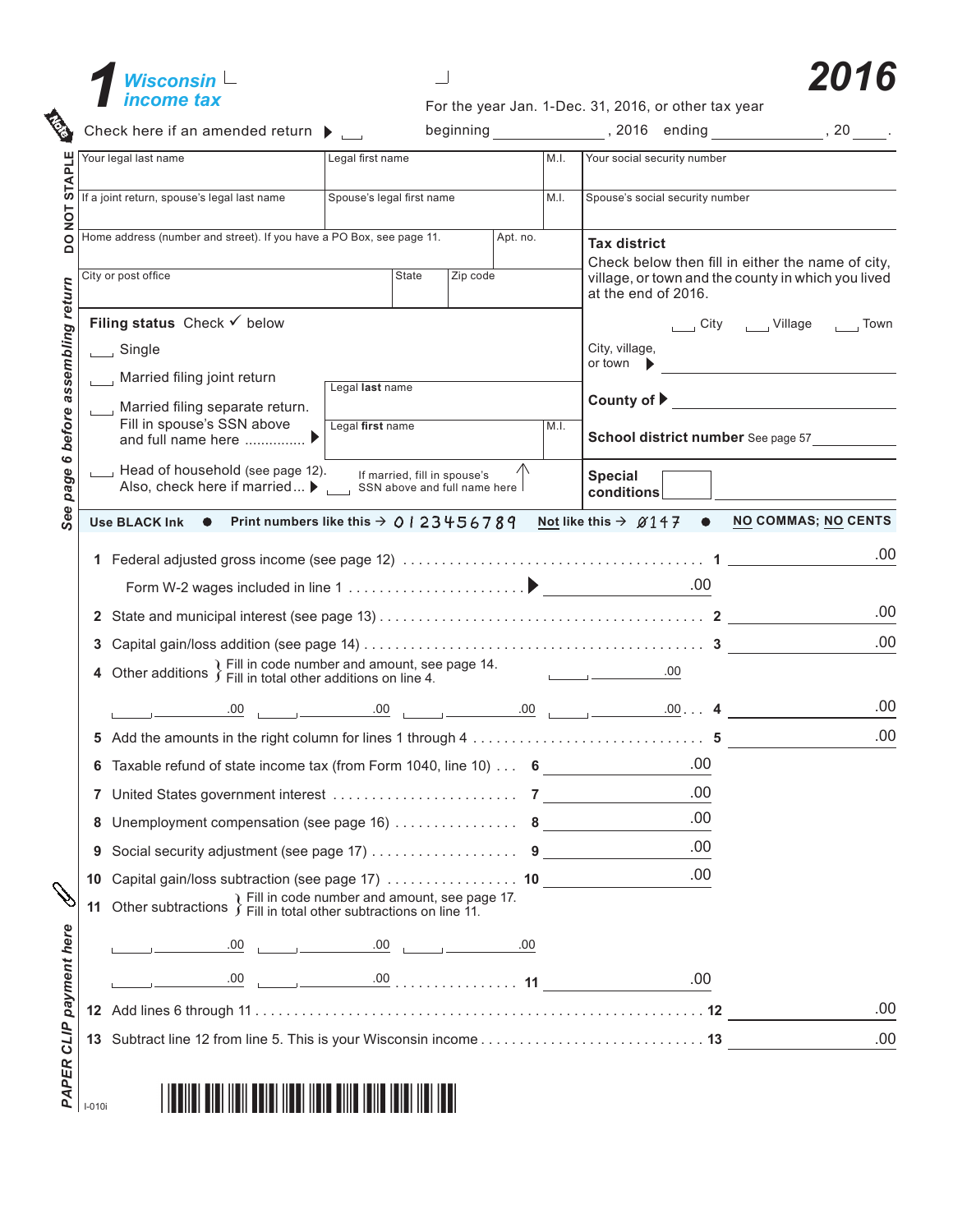|    | 2016 Form 1 | Name                                                                                                          |                          | <b>SSN</b>                                 |                                       | Page 2 of 4                |
|----|-------------|---------------------------------------------------------------------------------------------------------------|--------------------------|--------------------------------------------|---------------------------------------|----------------------------|
|    |             |                                                                                                               |                          |                                            |                                       | <b>NO COMMAS; NO CENTS</b> |
|    |             |                                                                                                               |                          |                                            |                                       | .00                        |
|    |             | If someone else can claim you (or your spouse) as a dependent, see page 30 and check here                     |                          |                                            |                                       | .00                        |
|    |             |                                                                                                               |                          |                                            |                                       | .00                        |
|    |             | 17 Exemptions (Caution: See page 30)                                                                          |                          |                                            |                                       |                            |
|    |             | a Fill in exemptions from your federal return                                                                 |                          | x \$700 <b>17a</b>                         | .00<br>.00                            |                            |
|    |             | <b>b</b> Check if 65 or older ______ You + ______ Spouse = ______ x \$250 17b __________                      |                          |                                            |                                       | .00                        |
|    |             |                                                                                                               |                          |                                            |                                       | .00                        |
|    |             | 18 Subtract line 17c from line 16. If line 17c is larger than line 16, fill in 0. This is taxable income . 18 |                          |                                            |                                       | .00                        |
| 19 |             |                                                                                                               |                          |                                            |                                       |                            |
| 20 |             | Itemized deduction credit. Enclose Schedule 1, page 4 20                                                      |                          |                                            | .00                                   |                            |
| 21 |             | Armed forces member credit (must be stationed outside U.S. See page 31) 21                                    |                          |                                            | .00                                   |                            |
|    |             | 22 School property tax credit<br>$\frac{00}{2}$<br>a Rent paid in 2016-heat included                          | Find credit from         |                                            |                                       |                            |
|    |             |                                                                                                               |                          | $\overline{0.00}$ $\int$ table page 33 22a | .00                                   |                            |
|    |             |                                                                                                               | Find credit from         | table page 34 . 22b                        | .00                                   |                            |
|    |             | 23 Working families tax credit $\int$ If line 14 is less than \$10,000                                        |                          |                                            | .00                                   |                            |
| 24 |             | Certain nonrefundable credits from line 11 of Schedule CR 24                                                  |                          |                                            | .00                                   |                            |
| 25 |             |                                                                                                               |                          |                                            |                                       | .00                        |
|    |             | Subtract line 25 from line 19. If line 25 is larger than line 19, fill in 0  26                               |                          |                                            |                                       | .00                        |
|    |             |                                                                                                               |                          |                                            |                                       | .00                        |
| 28 |             |                                                                                                               |                          |                                            |                                       | .00                        |
|    |             | 29 Married couple credit.<br>Enclose Schedule 2, page 4 29                                                    | .00                      |                                            |                                       |                            |
|    |             | 30 Other credits from Schedule CR, line 35 30                                                                 | .00.                     |                                            | <u> IIII IIIIII IIIIII IIIII IIII</u> |                            |
|    |             | 31 Net income tax paid to another state.                                                                      | .00                      |                                            |                                       |                            |
|    |             |                                                                                                               |                          |                                            |                                       | .00                        |
| 33 |             | Subtract line 32 from line 28. If line 32 is larger than line 28, fill in 0. This is your net tax 33          |                          |                                            |                                       | .00                        |
|    |             | 34 Sales and use tax due on Internet, mail order, or other out-of-state purchases (see page 38) 34            |                          |                                            |                                       | .00                        |
|    |             |                                                                                                               |                          |                                            |                                       |                            |
|    |             | 35 Donations (decreases refund or increases amount owed)                                                      |                          |                                            |                                       |                            |
|    |             | a Endangered resources<br>.00                                                                                 | e Military family relief |                                            | .00                                   |                            |
|    |             | <b>b</b> Cancer research $\qquad \qquad 00$                                                                   |                          | f Second Harvest/Feeding Amer.             | .00                                   |                            |
|    |             | <b>c</b> Veterans trust fund 00                                                                               |                          | g Red Cross WI Disaster Relief             | .00                                   |                            |
|    |             | d Multiple sclerosis  00                                                                                      |                          | h Special Olympics Wisconsin .00           |                                       |                            |
|    |             |                                                                                                               |                          | Total (add lines a through h) ▶ 35i        |                                       | .00.                       |
|    |             | 36 Penalties on IRAs, retirement plans, MSAs, etc. (see page 39) $\ldots$ 00 x .33 = 36                       |                          |                                            |                                       | .00                        |
| 37 |             |                                                                                                               |                          |                                            |                                       | .00                        |
|    |             |                                                                                                               |                          |                                            |                                       | .00                        |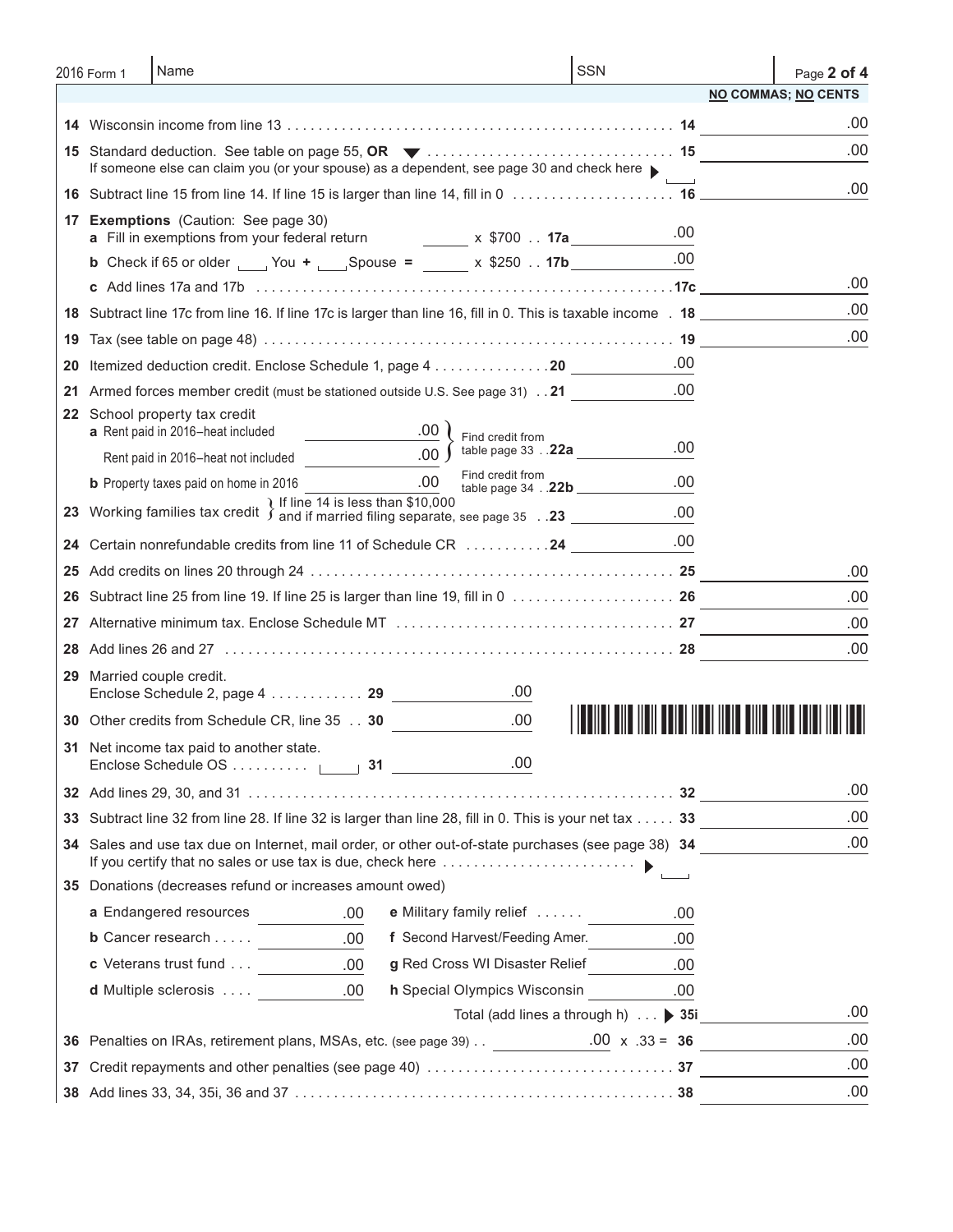|                       | 2016 Form 1                                                                                                          |                                                                                                                                                                                                                                                                                                                                                                         | Page 3 of 4       |
|-----------------------|----------------------------------------------------------------------------------------------------------------------|-------------------------------------------------------------------------------------------------------------------------------------------------------------------------------------------------------------------------------------------------------------------------------------------------------------------------------------------------------------------------|-------------------|
|                       | Name(s) shown on Form 1                                                                                              | Your social security number                                                                                                                                                                                                                                                                                                                                             |                   |
|                       |                                                                                                                      | <b>NO COMMAS; NO CENTS</b>                                                                                                                                                                                                                                                                                                                                              |                   |
|                       |                                                                                                                      |                                                                                                                                                                                                                                                                                                                                                                         | .00               |
|                       | 40 Wisconsin tax withheld. Enclose withholding statements 40                                                         | .00                                                                                                                                                                                                                                                                                                                                                                     |                   |
|                       | 41 2016 estimated tax payments and amount                                                                            | .00                                                                                                                                                                                                                                                                                                                                                                     |                   |
|                       | 42 Earned income credit. Number of qualifying children ><br>Federal                                                  | .00                                                                                                                                                                                                                                                                                                                                                                     |                   |
|                       | 43 Farmland preservation credit. a Schedule FC, line 18 43a                                                          | .00.                                                                                                                                                                                                                                                                                                                                                                    |                   |
|                       | <b>b</b> Schedule FC-A, line $13$ $43b$                                                                              | .00                                                                                                                                                                                                                                                                                                                                                                     |                   |
|                       | 44 Repayment credit (see page 42)  44                                                                                | .00                                                                                                                                                                                                                                                                                                                                                                     |                   |
|                       | 45 Homestead credit. Enclose Schedule H or H-EZ. 45                                                                  | .00                                                                                                                                                                                                                                                                                                                                                                     |                   |
|                       | 46 Eligible veterans and surviving spouses property tax credit 46                                                    | .00                                                                                                                                                                                                                                                                                                                                                                     |                   |
|                       | 47 Other credits from Schedule CR, line 39. Enclose Schedule CR 47                                                   | .00                                                                                                                                                                                                                                                                                                                                                                     |                   |
|                       | 48 AMENDED RETURN ONLY-Amounts previously paid (see page 44) 48                                                      | .00                                                                                                                                                                                                                                                                                                                                                                     |                   |
|                       |                                                                                                                      | .00                                                                                                                                                                                                                                                                                                                                                                     |                   |
|                       | 50 AMENDED RETURN ONLY-Amounts previously refunded (see page 44) 50                                                  | .00                                                                                                                                                                                                                                                                                                                                                                     |                   |
|                       |                                                                                                                      |                                                                                                                                                                                                                                                                                                                                                                         | .00               |
|                       | 52 If line 51 is larger than line 39, subtract line 39 from line 51.                                                 |                                                                                                                                                                                                                                                                                                                                                                         |                   |
|                       |                                                                                                                      |                                                                                                                                                                                                                                                                                                                                                                         | .00               |
|                       |                                                                                                                      |                                                                                                                                                                                                                                                                                                                                                                         | .00               |
|                       | 54 Amount of line 52 you want<br>APPLIED TO YOUR 2017 ESTIMATED TAX  54                                              | .00                                                                                                                                                                                                                                                                                                                                                                     |                   |
|                       | 55 If line 51 is smaller than line 39, subtract line 51 from line 39. This is the                                    |                                                                                                                                                                                                                                                                                                                                                                         | .00               |
|                       | 56 Underpayment interest. Fill in exception code-See Sch. U 56<br>Also include on line 55 (see page 46)              | .00<br><u>and the community of the community</u>                                                                                                                                                                                                                                                                                                                        |                   |
| Third<br><b>Party</b> | Do you want to allow another person to discuss this return with the department (see page 47)?<br>Designee's<br>Phone | Yes Complete the following.<br>Personal<br>identification                                                                                                                                                                                                                                                                                                               | $\overline{a}$ No |
|                       | <b>Designee</b><br>$name \rightarrow$<br>$no.$ $\blacktriangleright$ (<br>$\lambda$                                  | $\begin{picture}(160,10) \put(0,0){\dashbox{0.5}(10,0){ }} \put(10,0){\dashbox{0.5}(10,0){ }} \put(10,0){\dashbox{0.5}(10,0){ }} \put(10,0){\dashbox{0.5}(10,0){ }} \put(10,0){\dashbox{0.5}(10,0){ }} \put(10,0){\dashbox{0.5}(10,0){ }} \put(10,0){\dashbox{0.5}(10,0){ }} \put(10,0){\dashbox{0.5}(10,0){ }} \put(10,0){\dashbox{0.5}(10,0){ }} \put(10,0){\dashbox$ |                   |

*Paper clip copies of your federal income tax return and schedules to this return. Assemble your return (pages 1-4) and withholding statements in the order listed on page 6.*

## **Sign here**

|                      | Under penalties of law, I declare that this return and all attachments are true, correct, and complete to the best of my knowledge and belief. |      |               |  |
|----------------------|------------------------------------------------------------------------------------------------------------------------------------------------|------|---------------|--|
| Your signature       | Spouse's signature (if filing jointly, BOTH must sign)                                                                                         | Date | Daytime phone |  |
|                      |                                                                                                                                                |      |               |  |
| $I-010ai$            |                                                                                                                                                |      |               |  |
| Mail your return to: | Wisconsin Department of Revenue                                                                                                                |      |               |  |
| If tax due.          | PO Box 268, Madison WI 53790-0001                                                                                                              |      |               |  |

| <i>If refund or no tax due</i> PO Box 59. Madison WI 53785-0001 |  |  |
|-----------------------------------------------------------------|--|--|
| If homestead credit claimedPO Box 34. Madison WI 53786-0001     |  |  |

## *Do Not Submit Photocopies*